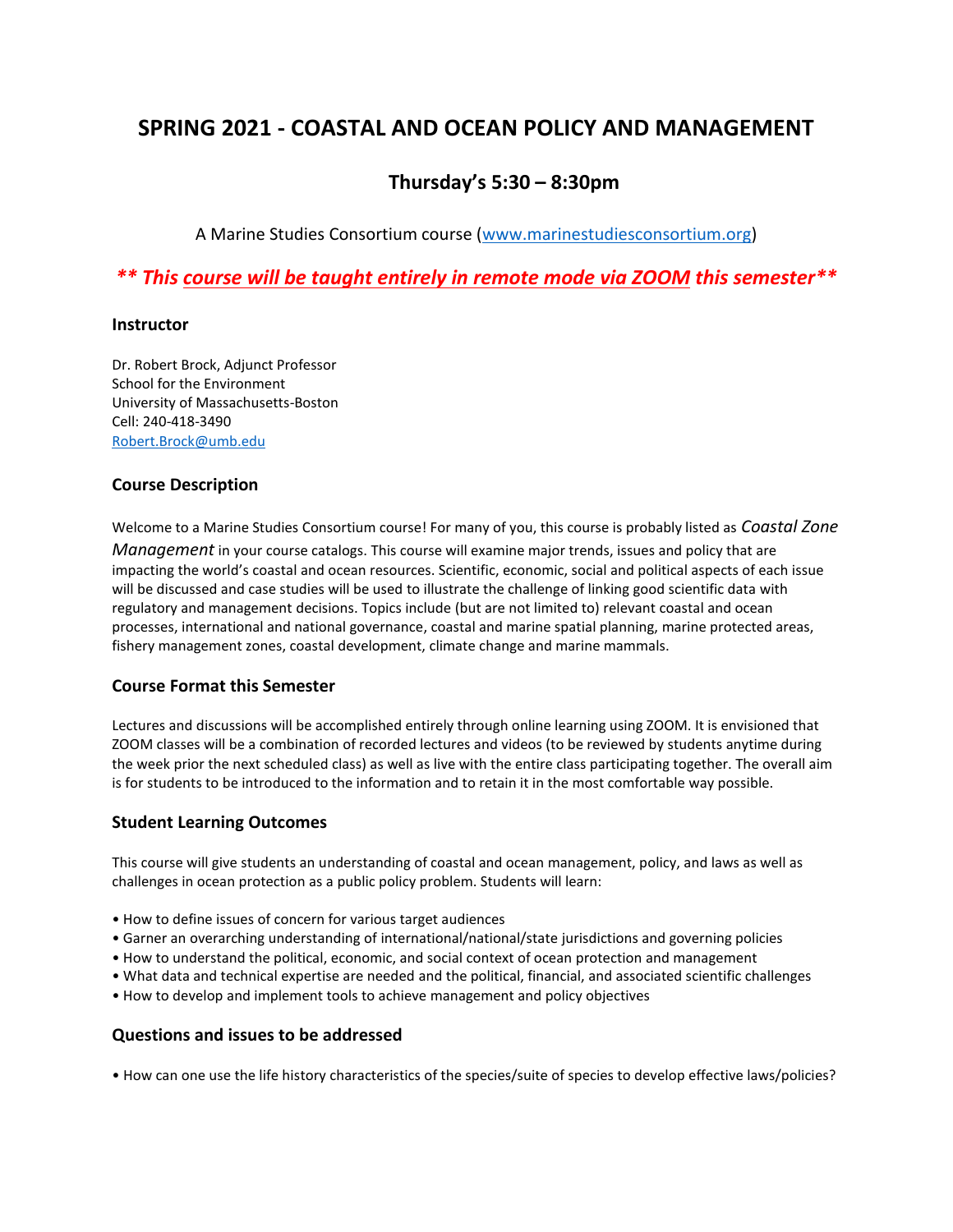Protecting and managing uses:

- How do the marine resources in question function? (natural ecosystems)
- How can human needs be met in an environmentally sustainable way (ecosystem services)?
- How can conflicting natural and human needs be accommodated (multiple uses)?
- How do we understand and respond to changing circumstances and needs (adaptive management)?

## **Class lectures and discussions will be derived largely from numerous topic-specific journal articles, Fact Sheets, topical briefings, and the like.**

## **Weekly reading assignments**

The reading assignments for each week will be listed in advance and media such as in *Dropbox or Google Drive…still considering the best method* for students from other Consortium institutions. These readings tend to be relatively short but are very useful to prepare for upcoming lectures and aids in discussions. Relevant Fact Sheets and reading materials/journal articles will be assigned each week throughout the semester.

## **Class Attendance and Participation**

The class only meets once per week so it's important to be online via Zoom. This course will involve active discussion and participation by all students as much as technically possible. It will be much more interesting for all involved that way, especially with guest lecturers. Preparing for class by reviewing the assigned readings in advance is important. Students will be expected to read through assigned papers and come to class prepared to question/defend/discuss the major topical areas. If you will be unable to virtually attend class, you will be able to review the recorded lecture but are still expected to meet assignment requirements and deadlines.

## **Differing Academic Calendars of Consortium Institutions**

The Academic Calendars of Consortium member institutions may all be slightly different as it pertains to such things as when semester classes begin and end, exam dates, semester breaks, and the like. I am flexible and will work closely with any student to ensure that I take this into account. In other words, we'll figure this out together!

## **Guest Lecturers**

Every effort has been made to have local topical experts share their academic and professional experiences with the class. Each student should come to class on that day familiar with the guest lecturers work and institution. *Each student will submit via email 2 questions the instructor via email that deal with that week's topic and/or institution and/or instructor's academic and/or professional background by COB on that Monday.* The Instructor will pass along these questions to the Guest Lecturer. This is a great opportunity for students to ask experts about such things as graduate school education, types of careers, topics of publications, locations worked and the status of science there, possible volunteer/paid internships, job vacancies, and opportunities of interest.

## **Adherence to the College Honor Code at your college**

As members of a Marine Studies Consortium institution, we commit ourselves to act honestly, responsibly, and above all, with honor and integrity in all areas of campus life. We are accountable for all that we say and write. We are responsible for the academic integrity of our work. We pledge that we will not misrepresent our work nor give or receive unauthorized aid. We commit ourselves to behave in a manner, which demonstrates concern for the personal dignity, rights and freedoms of all members of the community. We are respectful of college property and the property of others. We will not tolerate a lack of respect for these values. I accept responsibility to maintain the Honor Code at all times.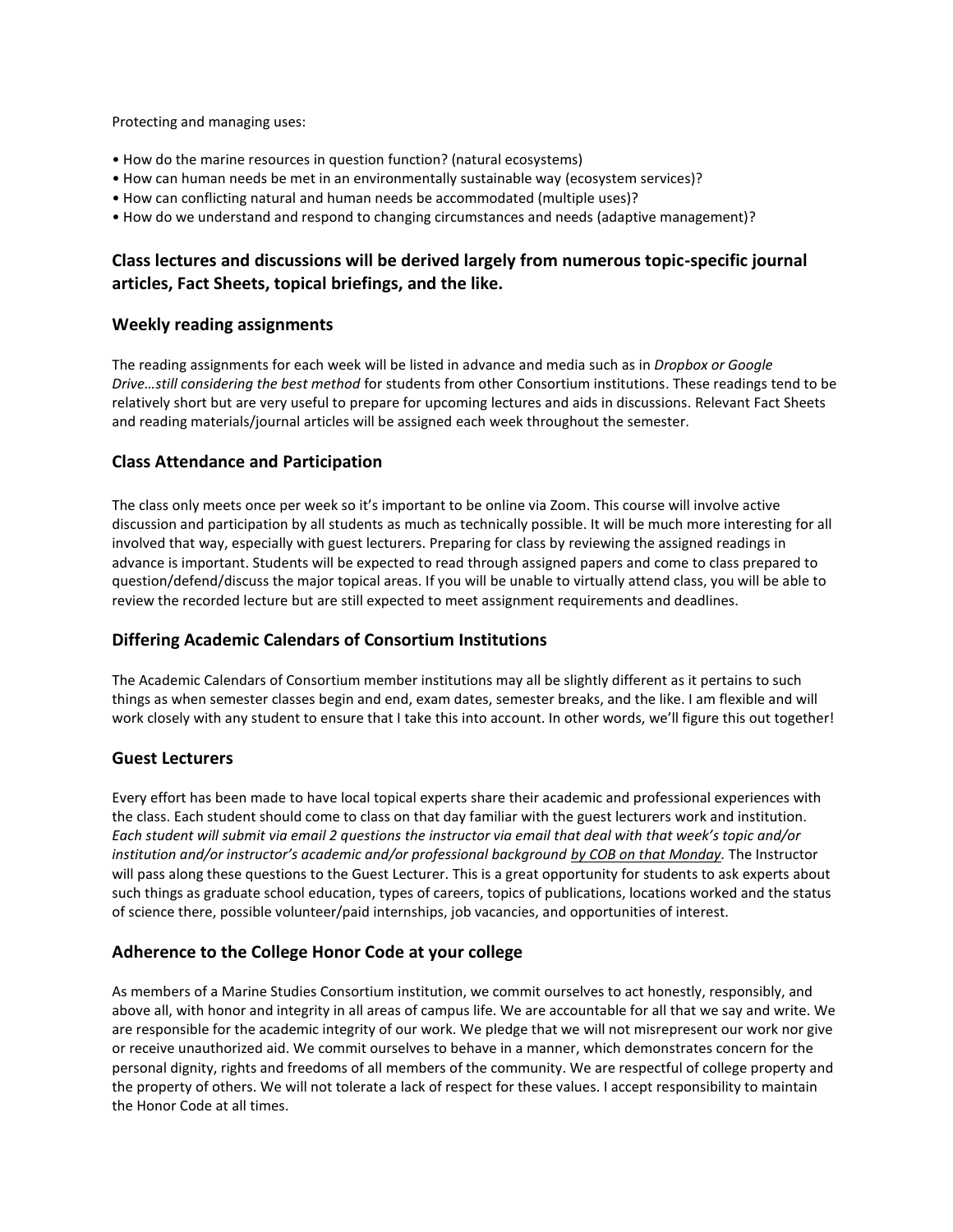## **GRADING**

Students' grades for the semester will be based on the following breakdown:

 5% questions submitted for guest lecturers 25% law/policy/target species/assemblage oral presentation (if feasible, based on class size) 30% mid-term examination 40% comprehensive final examination

## **STUDENT ASSIGNMENTS**

Each student will prepare (a) an oral presentation to be delivered to the class, and take both a (b) mid-term and (c) final examination. Each of these assignments should demonstrate a good general understanding of marine resource issues (beyond just a recitation of facts) and an ability to clearly communicate that information. Ideas should be carefully organized and concisely presented, leading to thoughtful discussions.

#### *1. Questions for Guest Lecturers (5%)*

Students will submit two (2) questions to the instructor via email that deal with that week's topic and/or institution and/or instructor's academic and/or professional background by COB on that Monday.

#### *2. Oral Topic/Policy/Law Presentation (25%) (if feasible, based on class size)*

*You will select an ocean topic or critter that interests you and the associated law and policies associated with that topic/critter to prepare an oral presentation to be given to the class via ZOOM.* Presentation visual aids are encouraged; you may prepare a Powerpoint presentation, transparency graphics for overhead projection, a slide show, posters and/or maps, or any other visuals appropriate for your topic. Class presentations should be planned for 15 minutes, with questions and class discussion to follow. Depending on the number of students participating in the class, the oral presentations may occur over more than one week OR the student will simply record if/her Zoom presentation and make it available to the class.

- 3. *Mid-Term Exam (30%)* covers all material and discussions up to that point.
- 4. *Final Exam (40%)* covers all information presented and discussed during the entire semester.

## **Policy on Incomplete Grades**

Students are eligible to receive a grade of incomplete only if circumstances beyond the student's control prevent the student from completing required course work. To receive an Incomplete Grade, the instructor, student, Consortium Board Member at the student's home school (if the student is from a member school) and a Consortium staff member must all agree that such circumstances exist. Agreement is reached when all parties listed above have signed an MSC Incomplete Grade Contract (form available from the MSC). The Contract must include a description of the circumstances surrounding the request for an incomplete grade, a list of all the work to be made up and the time by which it will be completed. The student must submit the signed Incomplete Grade Contract to the instructor by the last class meeting.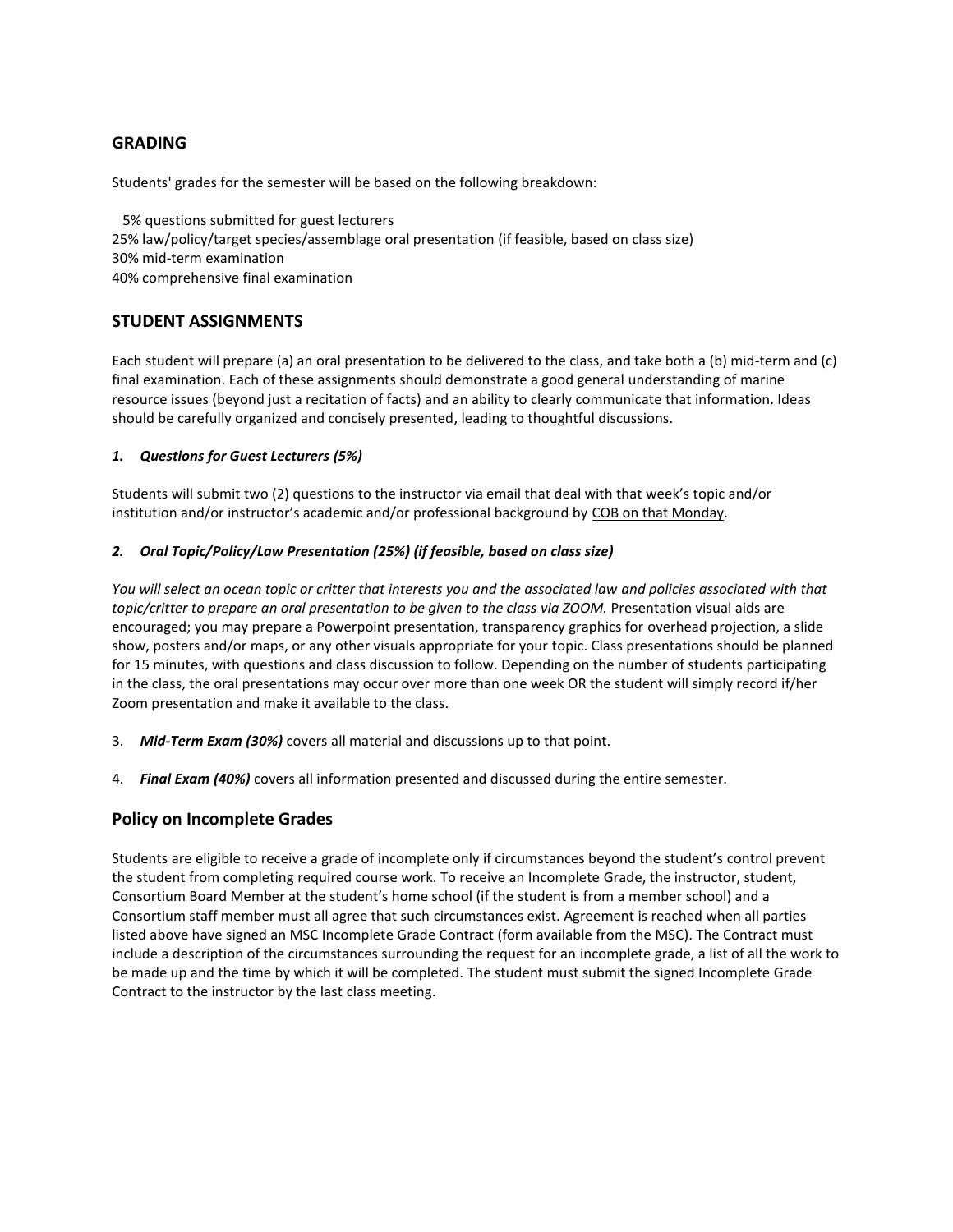## **Tentative Course Schedule**

#### **DATE\* GENERAL TOPICS**

- Jan 28 **Introduction and overview of the course:** Review of the syllabus, course objectives, discussions, assignments, and introductions to each other, including roles and responsibilities of each. Discuss how best to meet the needs of the class through remote instruction/discussions. General overview of some coastal and ocean issues and concepts; **5 Pillars** of sustainability used in decision-making. Idea of **laws vs. policies**. Introduction to local, state, national, and international **maritime boundaries** and the **United Nations Convention on the Law of the Sea (UNCLOS);** jurisdiction and responsibilities of each party
- Feb 4 **National Environmental Policy Act (NEPA) of 1969** and a flurry of **environmental legislation** that followed in the 1970s dealing with places and critters of the ocean, with discussion of many different examples. Introduction to **relevant agencies** including but not limited to the National Oceanic and Atmospheric Administration (NOAA), U.S. Environmental Protection Agency (EPA), U.S. Army Corps of Engineers, Bureau of Ocean Energy & Management, MA. Dept. of Environmental Protection/Div. of Marine Fisheries
- Feb 11 What are some of the current issues/concerns impacting the coastal zone? Future concerns? Role and responsibility of the **Conservation Commissions** in Massachusetts (**Massachusetts Wetlands Protection Act of 1972, Section 404 Clean Water Act 1972, local Bylaws**)
- Feb 18 Issues/laws/policies/agencies related to current and expected **climate change** impacts and the challenges of managing living marine resources in a changing climate
- Feb 25 Introduction to **Coastal and Marine Spatial Planning** and practical hands-on exercises (Vietnam example)
- Mar 4 **Oral Presentation (Review of laws/policies/information gaps/and recommendations to effectively manage or develop a policy that addresses your favorite critter or issue)**; **Mid-Term review**
- Mar 11 **MID-TERM EXAMINATION (exam sent via email or put on a site)**
- Mar 18 **SPRING BREAK (Have fun!)**
- Mar 25 Issues/laws/policies/agencies related to **marine mammals**: Marine Mammal Protection Act of 1972, Endangered Species Act of 1973, and relevant national and international governing bodies (*Guest Lecture*: Lisa Sette, Seal Research Program, and Dr. Charles Mayo\* Senior Scientist, Right Whale Ecology Program, Center for Coastal Studies, Provincetown, MA) INVITED
- Apr 1 Issues/laws/policies related to living marine resources **Fisheries Management and Policy:** Marine ecosystem management, State, Federal, and International Management, harvest controls, management techniques, effects of fisheries on fish populations, interactions with birds and mammals (*Guest Lecture*: Douglas Christel<sup>\*</sup>, Fishery Policy Analyst, NOAA Fisheries Service Greater Atlantic Regional Fisheries Office, Gloucester, MA) INVITED
- Apr 8 **Marine protected areas (MPAs) and ocean zoning** issues/laws/policies/agencies (*Guest Lecture*: Ben Cowie-Haskell\* , Deputy Superintendent, Stellwagen Bank National Marine Sanctuary, Scituate, MA) INVITED
- Apr 15 **Offshore renewable and non-renewable energy** issues/laws/policies/agencies; environmental concerns and potential management solutions; Energy Policy Act of 2005